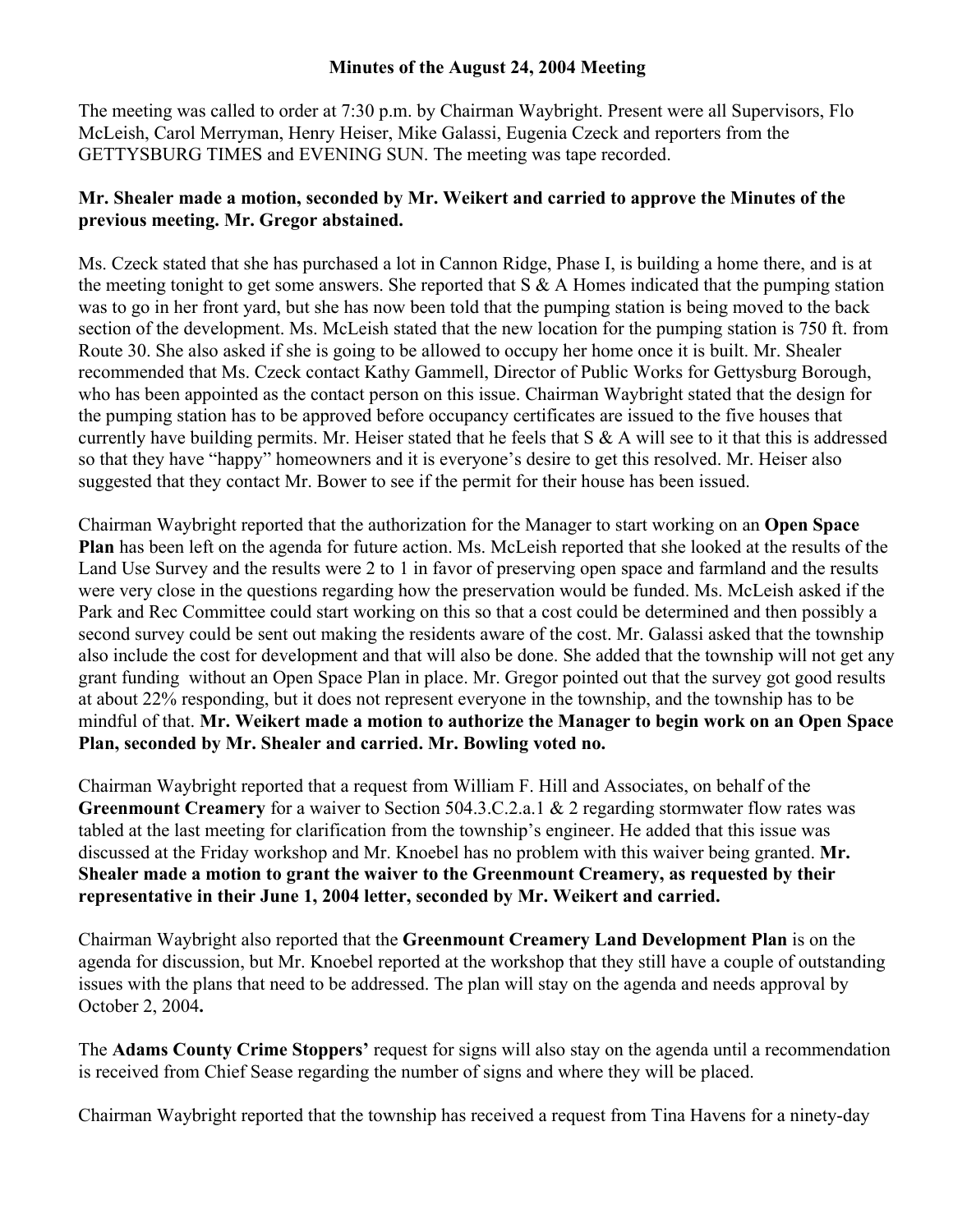extension for approval of the Ernest Havens Preliminary Plan on Ridge Road. **Mr. Weikert made a motion to approve the request, seconded by Mr. Gregor and carried.** Approval will now be needed by December 7, 2004.

## **A Certificate of Appropriateness for Darlene Stoner for a storage shed was approved by motion of Mr. Gregor, seconded by Mr. Weikert and carried.**

Chairman Waybright reported that the township has received a letter from PaDEP regarding the clean up efforts at the Gettysburg Foundry. He stated that bids were taken in the spring and the work has been awarded to Penn E & R from Hatfield, PA., and they anticipate that excavation of the pits and demolition of the buildings will begin the week of September 6.

Chairman Waybright reported that as part of the Uniform Construction Code that has gone into effect, the township is required to have an Appeals Board so the homeowner or builder can appeal the decision of the inspector. He added that there is an effort underway to establish a countywide shared UCC Appeals Board, and if the township wishes to use this Board, it has to adopt a Resolution agreeing that the township will utilize the Board and authorize the Adams County Building Officials Association to oversee the Shared Adams County UCC Board of Appeals as their agent. Mr. Weikert asked for clarification on what the oversight entails. Mr. Heiser stated that he feels that it would make sense to make this an inter-municipal effort because there will probably be very few appeals. He added that he is signed up for a seminar on August 30 and he will get more information and he suggested that the Supervisors wait to make their decision until he gets that information back to them.

A Final Plan for **Carol Weir and Peter Mentasti** was next on the agenda. Chairman Waybright reported that the majority of the property is in Freedom Township, with a small strip in Cumberland on the other side of Marsh Creek. He added that they did not realize that they needed Cumberland's approval until they got to the Courthouse and they would not record the plan. Mr. Weikert reported that William Kane had agreed to give the township an easement on the property in Cumberland, but it was never finalized. He stated that he did not feel that the township could force Mrs. Weir to grant the same easement. **Mr. Weikert made a motion to approve the Weir/Mentasti Final Plan, as submitted, seconded by Mr. Shealer and carried.**

Chairman Waybright reported that Franklin Township is asking for Cumberland's consent for the Kerry Woerner Farm, 73.15 acres of which lies in Cumberland Township, to be included in Franklin Township's ASA #2. **Mr. Weikert made a motion to approve the request from Franklin Township to include the Kerry Woerner farm in their ASA #2, seconded by Mr. Gregor and carried.**

A request for a joint meeting was received from the Cumberland Township Authority to discuss the new Visitor's Center and Museum and the possible sewer needs for the facility and area. Ms. McLeish reported that September 31, 2004 at 7:00 p.m. is a possibility and that suited the Board.

Mr. Weikert reported that KPI has the preliminary site work done for the Sachs Bridge project and he and Ms. McLeish will meet with KPI, review the information, and then present the information to the Park and Rec Committee.

Mr. Shealer requested that a Road Assessment be held for 2005 road projects. Mr. Weikert stated that he would like to go along as a member of the Highway Committee. Chairman Waybright asked all Supervisors to come up with a list as they travel the township's roads. The Road Assessment was scheduled for September 17 at 7:00 a.m.